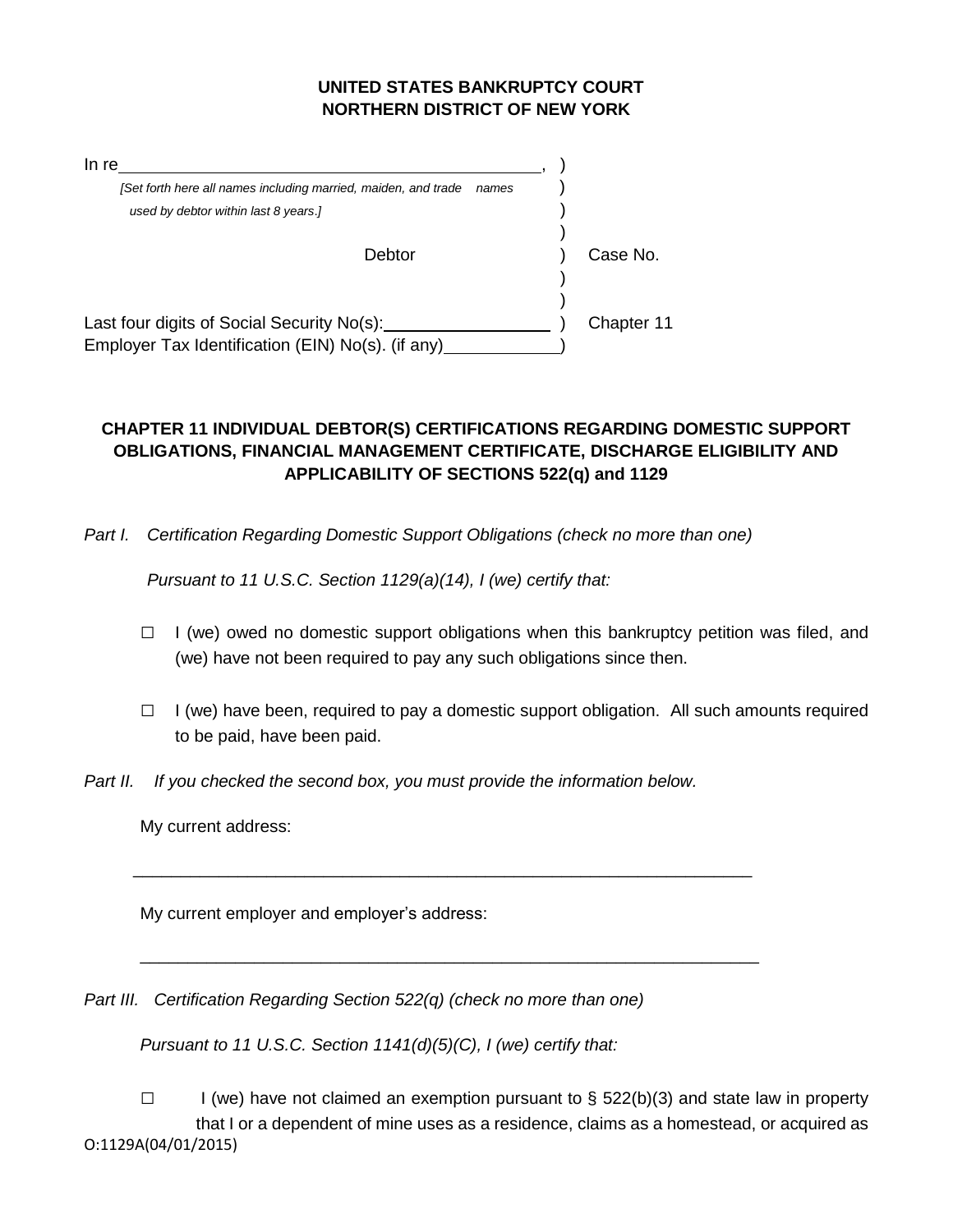a burial plot, as specified in §  $522(p)(1)$  and (2) that exceeds \$170,350 in value in the aggregate.

 $\square$  I (we) have claimed an exemption pursuant to § 522(b)(3) and state law in property that I, or a dependent of mine, uses as a residence, claims as a homestead, or acquired as a burial plot, as specified in § 522(p)(1) and (2) that exceeds \$170,350\* in value in the aggregate, but there is no pending proceeding in which I(we) may be found guilty of a felony of a kind described in 11 USC  $\S$  522(q)(1)(A) or found liable for a debt of the kind described in  $\S$  522(q)(1)(B).

## *Part IV: Certification Regarding Eligibility to Receive a Discharge*

Pursuant to 11 U.S.C. § 1141, I (we) certify that one of the following statements applies:

- $\Box$  I (we) am eligible to receive a discharge because: (all must apply)
	- a) All payments have been completed under the plan;
	- b)  $§ 1141(d)(3)$  does not apply;
	- c) No order denying discharge has been entered in this case.
- $\Box$  I (we) are seeking entry of discharge by motion under § 1141(d)(5)(B).
- □ I (we) are not eligible for and am not seeking entry of discharge.

## *Part V: Certification Regarding Completion of Financial Management Course*

I (we) certify that:

- □ If 11 U.S.C. § 1141(d)(3) applies, I(we) have completed a course concerning personal financial management and have filed with the Bankruptcy Court Clerk's office, Official Form B423 – Debtor's Certification of Completion of Post-petition Instructional Course Concerning Personal Financial Management.
- $\Box$  11 U.S.C. § 1141(d)(3) does not apply and I (we) are not required to complete a course concerning personal financial management.

I (we) certify under penalty of perjury that the information provided in these certifications is true and correct to the best of my knowledge and belief.

Dated:

Debtor

Debtor